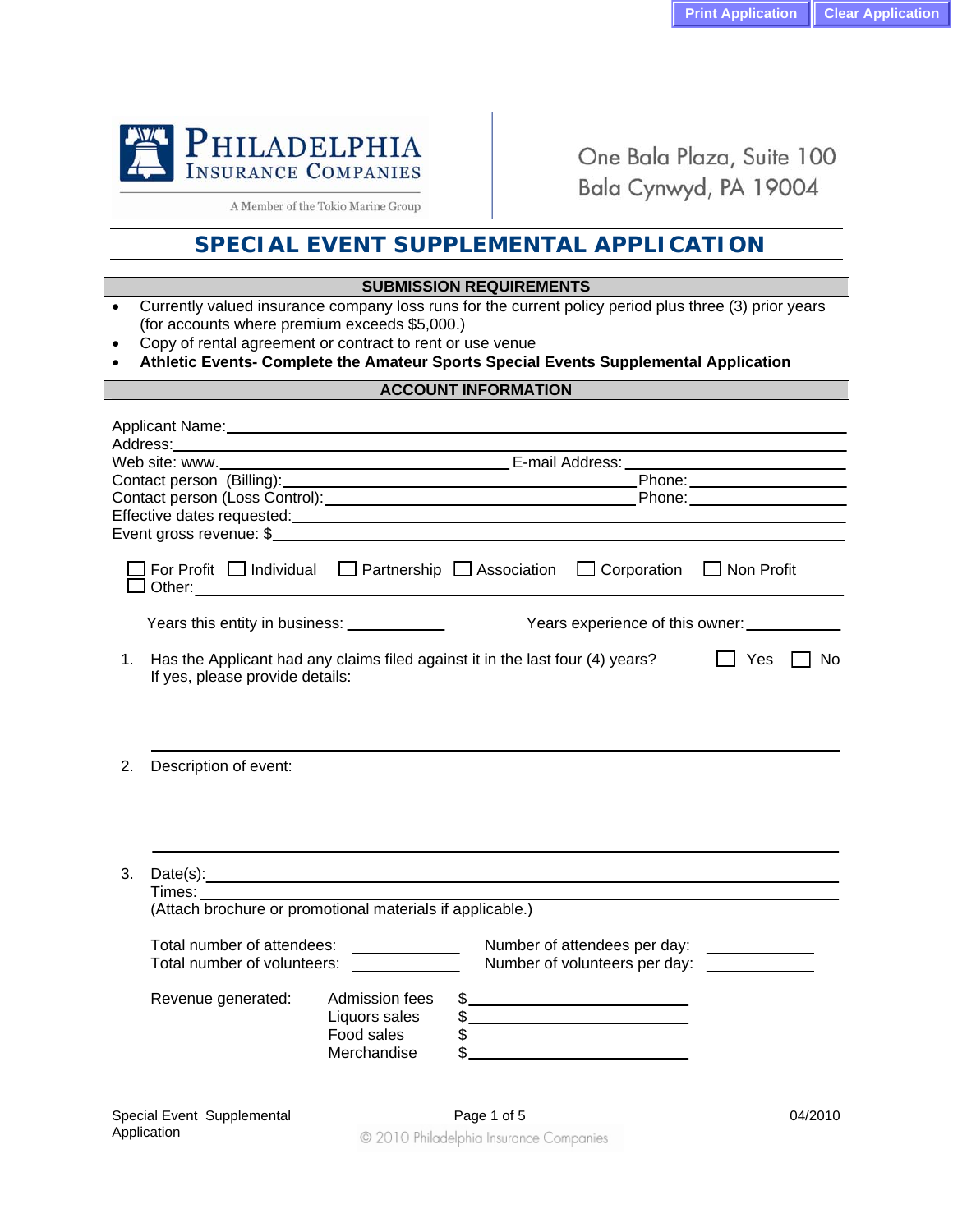| 4. | Is alcohol being served?<br>If yes, by whom?                                                                                                                                                                                                                            | Yes                       | <b>No</b>                        |
|----|-------------------------------------------------------------------------------------------------------------------------------------------------------------------------------------------------------------------------------------------------------------------------|---------------------------|----------------------------------|
|    | Has server provided evidence of liquor liability insurance?<br>Is Liquor Liability coverage desired?<br>If yes, complete Liquor Liability Supplemental.                                                                                                                 | Yes<br><b>Yes</b>         | No<br><b>No</b>                  |
| 5. | Address of Venue:                                                                                                                                                                                                                                                       |                           |                                  |
|    |                                                                                                                                                                                                                                                                         |                           |                                  |
| 6. | Who is providing security at venue?<br>If private firm, they must have insurance and name you as an Additional Insured.<br>Describe the safeguards in place to prevent injury to spectators:                                                                            |                           |                                  |
|    | Describe first aid/medical arrangements:                                                                                                                                                                                                                                |                           |                                  |
| 7. | Is the event limited to venue grounds?<br>If no, provide details:                                                                                                                                                                                                       | Yes                       | No                               |
| 8. | Swimming:<br>If yes, are certified lifeguards on duty?<br>Are they CPR trained?<br>Are certificates received by insured?                                                                                                                                                | Yes<br>Y es<br>Yes<br>Yes | No<br>N <sub>O</sub><br>No<br>No |
| 9. | Is the Applicant required to provide certificates of insurance to any other entity?<br>If yes, are you required to name that entity as additional insured?<br>If yes, provide the names of all certificate holders and additional insured along<br>with their interest: | Yes<br>Yes                | No<br>No                         |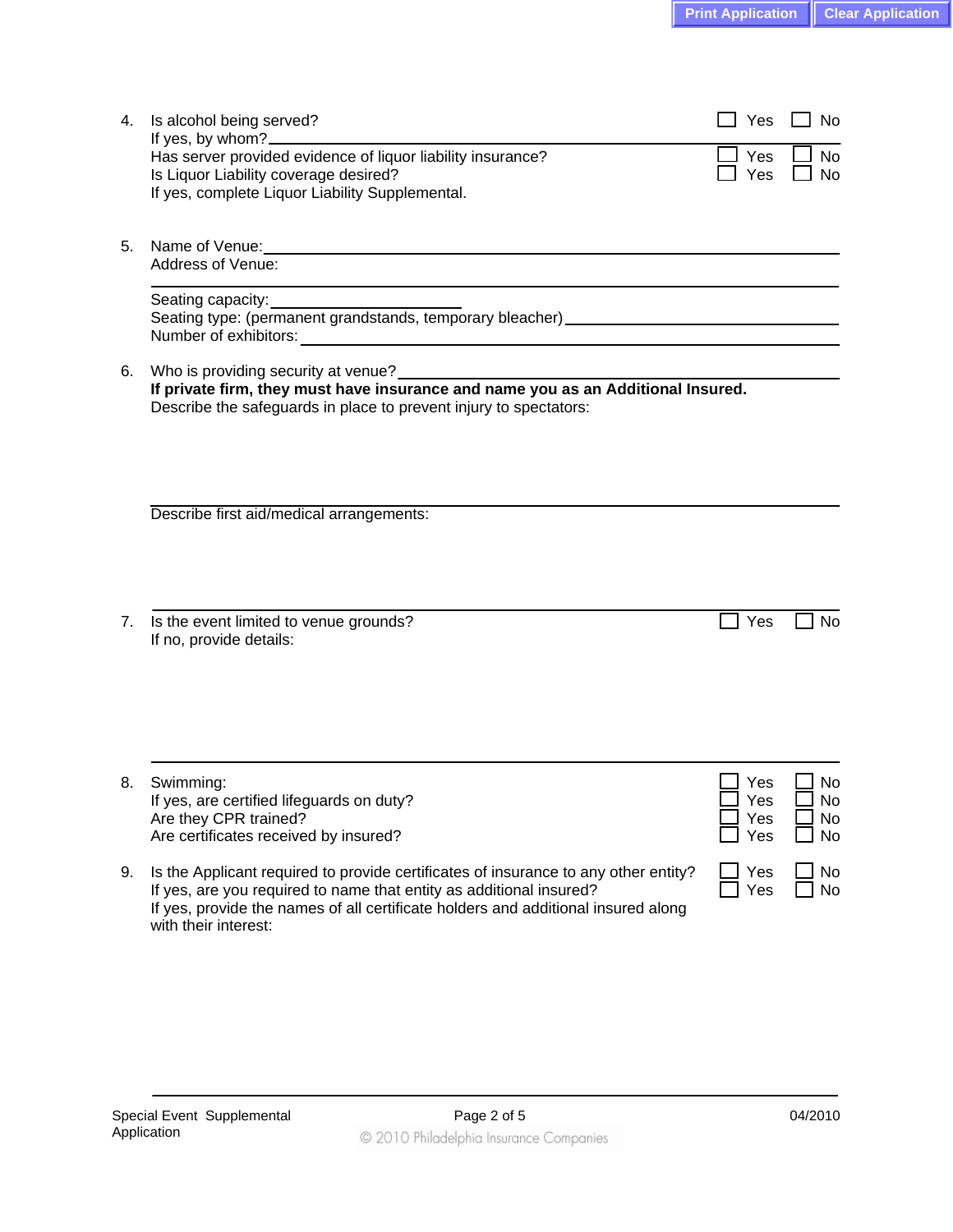10. Are any of the following present at the event? Amusement rides Animal rides Balloon rides Circus → Circus → Circus → Circus → Circus → Circus → Circus → Circus → Circus → Circus → Circus → Circus → Circus → Circus → Circus → Circus → Circus → Circus → Circus → Circus → Circus → Circus → Circus → Circus → Circu Climbing Walls **Demolition Derbies**  Fireworks Yes No Food Vendors Haunted Houses Hay rides Yes No. 2012 is the South of The South American South American South American South American South A Inflatables (bounce houses, etc.) Petting Zoos Tractor Pulls **Tractor Pulls** 

| Yes | No |
|-----|----|
| Yes | No |
| Yes | No |
| Yes | N٥ |
| Yes | N٥ |
| Yes | No |
| Yes | No |
| Yes | No |
| Yes | No |
| Yes | N٥ |
| Yes | N٥ |
| Yes | No |
| Yes | No |

If yes, please describe:

11. Other comments:

## **FRAUD NOTICE STATEMENTS**

**NOTICE TO APPLICANTS:** "ANY PERSON WHO KNOWINGLY AND WITH INTENT TO DEFRAUD ANY INSURANCE COMPANY OR OTHER PERSON FILES AN APPLICATION FOR INSURANCE OR STATEMENT OF CLAIM CONTAINING ANY MATERIALLY FALSE INFORMATION, OR CONCEALS FOR THE PURPOSE OF MISLEADING, INFORMATION CONCERNING ANY FACT MATERIAL THERETO, COMMITS A FRAUDULENT INSURANCE ACT WHICH IS A CRIME AND MAY SUBJECT SUCH PERSON TO CRIMINAL AND CIVIL PENALTIES."

**NOTICE TO ALASKA RESIDENTS APPLICANTS:** "A PERSON WHO KNOWINGLY AND WITH INTENT TO INJURE, DEFRAUD OR DECEIVE AN INSURANCE COMPANY FILES A CLAIM CONTAINING FALSE, INCOMPLETE OR MISLEADING INFORMATION MAY BE PROSECUTED UNDER STATE LAW."

**NOTICE TO ARKANSAS RESIDENT APPLICANTS: "**ANY PERSON WHO KNOWINGLY PRESENTS A FALSE OR FRAUDULENT CLAIM FOR PAYMENT OF A LOSS OR BENEFIT OR KNOWINGLY PRESENTS FALSE INFORMATION IN AN APPLICATION FOR INSURANCE IS GUILTY OF A CRIME AND MAY BE SUBJECT TO FINES AND CONFINEMENT IN PRISON."

**NOTICE TO ARIZONA RESIDENTS APPLICANTS:** "FOR YOUR PROTECTION ARIZONA LAW REQUIRES THE FOLLOWING STATEMENT TO APPEAR ON THIS FORM. ANY PERSON WHO KNOWINGLY PRESENTS A FALSE OR FRAUDULENT CLAIM FOR PAYMENT OF A LOSS IS SUBJECT TO CRIMINAL AND CIVIL PENALTIES."

**NOTICE TO COLORADO RESIDENTS APPLICANTS:** "IT IS UNLAWFUL TO KNOWINGLY PROVIDE FALSE, INCOMPLETE, OR MISLEADING FACTS OR INFORMATION TO AN INSURANCE COMPANY FOR THE PURPOSE OF DEFRAUDING OR ATTEMPTING TO DEFRAUD THE COMPANY. PENALTIES MAY INCLUDE IMPRISONMENT, FINES, DENIAL OF INSURANCE, AND CIVIL DAMAGES. ANY INSURANCE COMPANY OR AGENT OF AN INSURANCE COMPANY WHO KNOWINGLY PROVIDES FALSE, INCOMPLETE, OR MISLEADING FACTS OR INFORMATION TO A POLICYHOLDER OR CLAIMANT FOR THE PURPOSE OF DEFRAUDING OR ATTEMPTING TO DEFRAUD THE POLICYHOLDER OR CLAIMANT WITH REGARD TO A SETTLEMENT OR AWARD PAYABLE FROM INSURANCE PROCEEDS SHALL BE REPORTED TO THE COLORADO DIVISION OF INSURANCE WITHIN THE DEPARTMENT OF REGULATORY AGENCIES."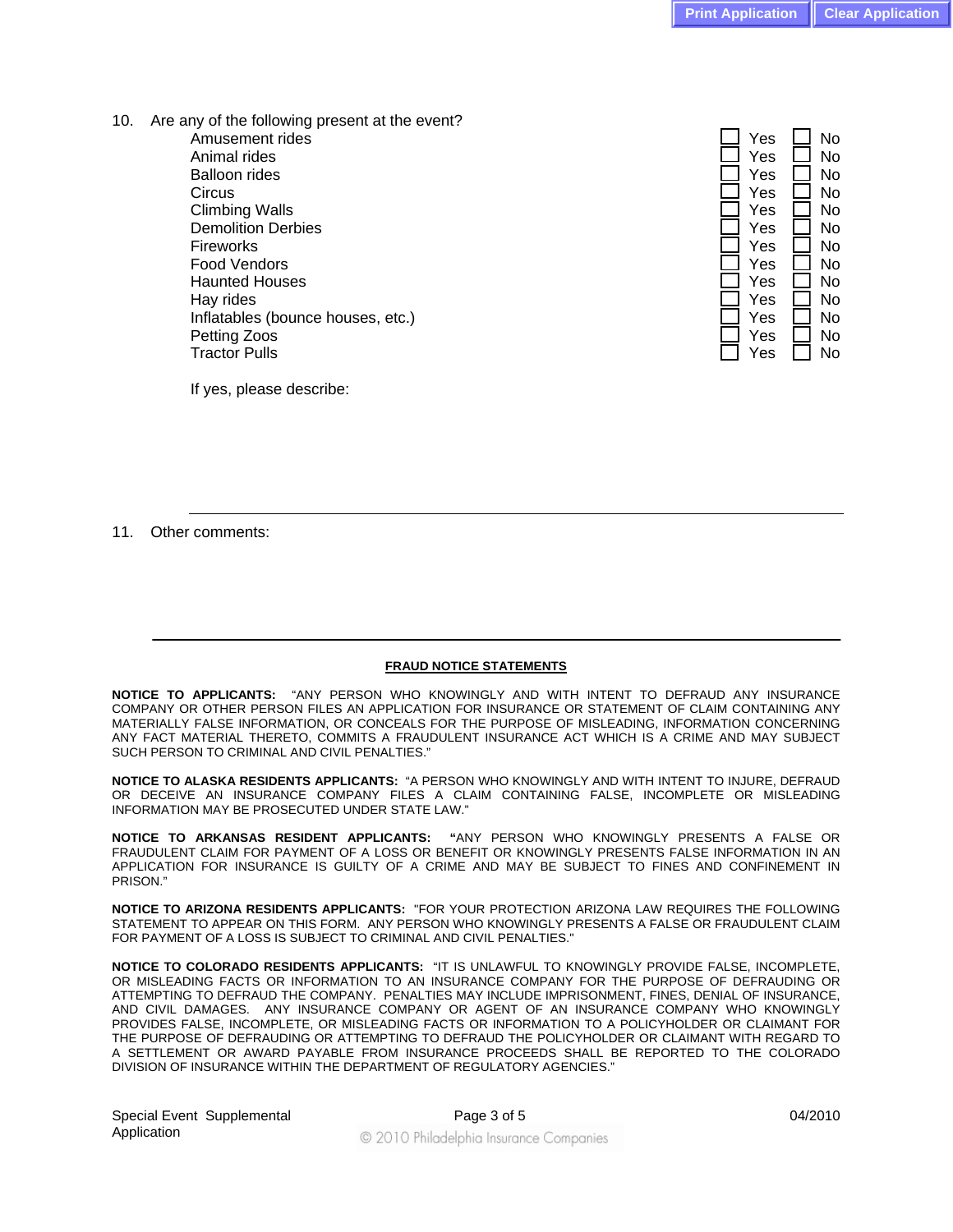**NOTICE TO DISTRICT OF COLUMBIA APPLICANTS:** "WARNING: IT IS A CRIME TO PROVIDE FALSE OR MISLEADING INFORMATION TO AN INSURER FOR THE PURPOSE OF DEFRAUDING THE INSURER OR ANY OTHER PERSON. PENALTIES INCLUDE IMPRISONMENT AND/OR FINES. IN ADDITION, AN INSURER MAY DENY INSURANCE BENEFITS IF FALSE INFORMATION MATERIALLY RELATED TO A CLAIM WAS PROVIDED BY THE APPLICANT."

**NOTICE TO FLORIDA RESIDENTS APPLICANTS:** "ANY PERSON WHO, KNOWINGLY AND WITH INTENT TO INJURE, DEFRAUD, OR DECEIVE ANY INSURER FILES A STATEMENT OF CLAIM OR AN APPLICATION CONTAINING ANY FALSE, INCOMPLETE OR MISLEADING INFORMATION IS GUILTY OF A FELONY OF THE THIRD DEGREE."

**NOTICE TO KENTUCKY APPLICANTS:** "ANY PERSON WHO KNOWINGLY AND WITH INTENT TO DEFRAUD ANY INSURANCE COMPANY OR OTHER PERSON FILES AN APPLICATION FOR INSURANCE CONTAINING ANY "MATERIALLY" FALSE INFORMATION, OR CONCEALS FOR THE PURPOSE OF MISLEADING, INFORMATION CONCERNING ANY FACT MATERIAL THERETO, COMMITS A FRAUDULENT INSURANCE ACT WHICH IS A CRIME."

**NOTICE TO LOUISIANA RESIDENTS APPLICANTS: "**ANY PERSON WHO KNOWINGLY PRESENTS A FALSE OR FRAUDULENT CLAIM FOR PAYMENT OF A LOSS OR BENEFIT OR KNOWINGLY PRESENTS FALSE INFORMATION IN AN APPLICATION FOR INSURANCE IS GUILTY OF A CRIME AND MAY BE SUBJECT TO FINES AND CONFINEMENT IN PRISON."

**NOTICE TO MAINE RESIDENTS APPLICANTS:** "IT IS A CRIME TO KNOWINGLY PROVIDE FALSE, INCOMPLETE OR MISLEADING INFORMATION TO AN INSURANCE COMPANY FOR THE PURPOSE OF DEFRAUDING THE COMPANY. PENALTIES MAY INCLUDE IMPRISONMENT, FINES OR A DENIAL OF INSURANCE BENEFITS."

**RESIDENTS OF MARYLAND APPLICANTS: "**ANY PERSON WHO KNOWINGLY AND WILLFULLY PRESENTS A FALSE OR FRAUDULENT CLAIM FOR PAYMENT OF A LOSS OR BENEFIT OR WHO KNOWINGLY AND WILLFULLY PRESENTS FALSE INFORMATION IN AN APPLICATION FOR INSURANCE IS GUILTY OF A CRIME AND MAY BE SUBJECT TO FINES AND CONFINEMENT IN PRISON."

**RESIDENTS OF MINNESOTA APPLICANTS**: "ANY PERSON WHO, WITH INTENT TO DEFRAUD OR KNOWING THAT HE/SHE IS FACILITATING A FRAUD AGAINST ANY INSURER, SUBMITS AN APPLICATION OR FILES A CLAIM CONTAINING A FALSE OR DECEPTIVE STATEMENT IS GUILTY OF INSURANCE FRAUD."

**RESIDENTS OF NEW JERSEY APPLICANTS:** "ANY PERSON WHO INCLUDES ANY FALSE OR MISLEADING INFORMATION ON AN APPLICATION FOR AN INSURANCE POLICY IS SUBJECT TO CRIMINAL AND CIVIL PENALTIES."

**RESIDENTS OF NEW MEXICO APPLICANTS:** "ANY PERSON WHO KNOWINGLY PRESENTS A FALSE OR FRAUDULENT CLAIM FOR PAYMENT OF A LOSS OR BENEFIT OR KNOWINGLY PRESENTS FALSE INFORMATION IN AN APPLICATION FOR INSURANCE IS GUILTY OF A CRIME AND MAY BE SUBJECT TO CIVIL FINES AND CRIMINAL PENALTIES."

**RESIDENTS OF NEW YORK APPLICANTS:** "ANY PERSON WHO KNOWINGLY AND WITH INTENT TO DEFRAUD ANY INSURANCE COMPANY OR OTHER PERSON FILES AN APPLICATION FOR INSURANCE OR STATEMENT OF CLAIM CONTAINING ANY MATERIALLY FALSE INFORMATION, OR CONCEALS FOR THE PURPOSE OF MISLEADING, INFORMATION CONCERNING ANY FACT MATERIAL THERETO, COMMITS A FRAUDULENT INSURANCE ACT, WHICH IS A CRIME AND SHALL ALSO BE SUBJECT TO A CIVIL PENALTY NOT TO EXCEED FIVE THOUSAND DOLLARS AND THE STATED VALUE OF THE CLAIM FOR EACH SUCH VIOLATION."

**RESIDENTS OF OHIO APPLICANTS:** "ANY PERSON WHO, WITH INTENT TO DEFRAUD OR KNOWING THAT HE/SHE IS FACILITATING A FRAUD AGAINST ANY INSURER, SUBMITS AN APPLICATION OR FILES A CLAIM CONTAINING A FALSE OR DECEPTIVE STATEMENT IS GUILTY OF INSURANCE FRAUD."

**RESIDENTS OF OKLAHOMA APPLICANTS**: "ANY PERSON WHO KNOWINGLY AND WITH INTENT TO INJURE, DEFRAUD OR DECEIVE ANY INSURER, MAKES ANY CLAIM FOR THE PROCEEDS OF AN INSURANCE POLICY CONTAINING ANY FALSE, INCOMPLETE OR MISLEADING INFORMATION IS GUILTY OF A FELONY."

**RESIDENTS OF OREGON APPLICANTS:** "ANY PERSON WHO KNOWINGLY AND WITH INTENT TO DEFRAUD OR SOLICIT ANOTHER TO DEFRAUD AN INSURER: (1) BY SUBMITTING AN APPLICATION, OR (2) BY FILING A CLAIM CONTAINING A FALSE STATEMENT AS TO ANY MATERIAL FACT, MAY BE VIOLATING STATE LAW."

**RESIDENTS OF PENNSYLVANIA APPLICANTS:** "ANY PERSON WHO KNOWINGLY AND WITH INTENT TO DEFRAUD ANY INSURANCE COMPANY OR OTHER PERSON FILES AN APPLICATION FOR INSURANCE OR STATEMENT OF CLAIM CONTAINING ANY MATERIALLY FALSE INFORMATION OR CONCEALS FOR THE PURPOSE OF MISLEADING INFORMATION CONCERNING ANY FACT MATERIAL THERETO COMMITS A FRAUDULENT INSURANCE ACT WHICH IS A CRIME AND SUBJECTS SUCH PERSON TO CRIMINAL AND CIVIL PENALTIES."

**RESIDENTS OF TENNESSEE APPLICANTS:** "IT IS A CRIME TO KNOWINGLY PROVIDE FALSE, INCOMPLETE OR MISLEADING INFORMATION TO AN INSURANCE COMPANY FOR THE PURPOSE OF DEFRAUDING THE COMPANY. PENALTIES INCLUDE IMPRISONMENT, FINES AND DENIAL OF INSURANCE BENEFITS."